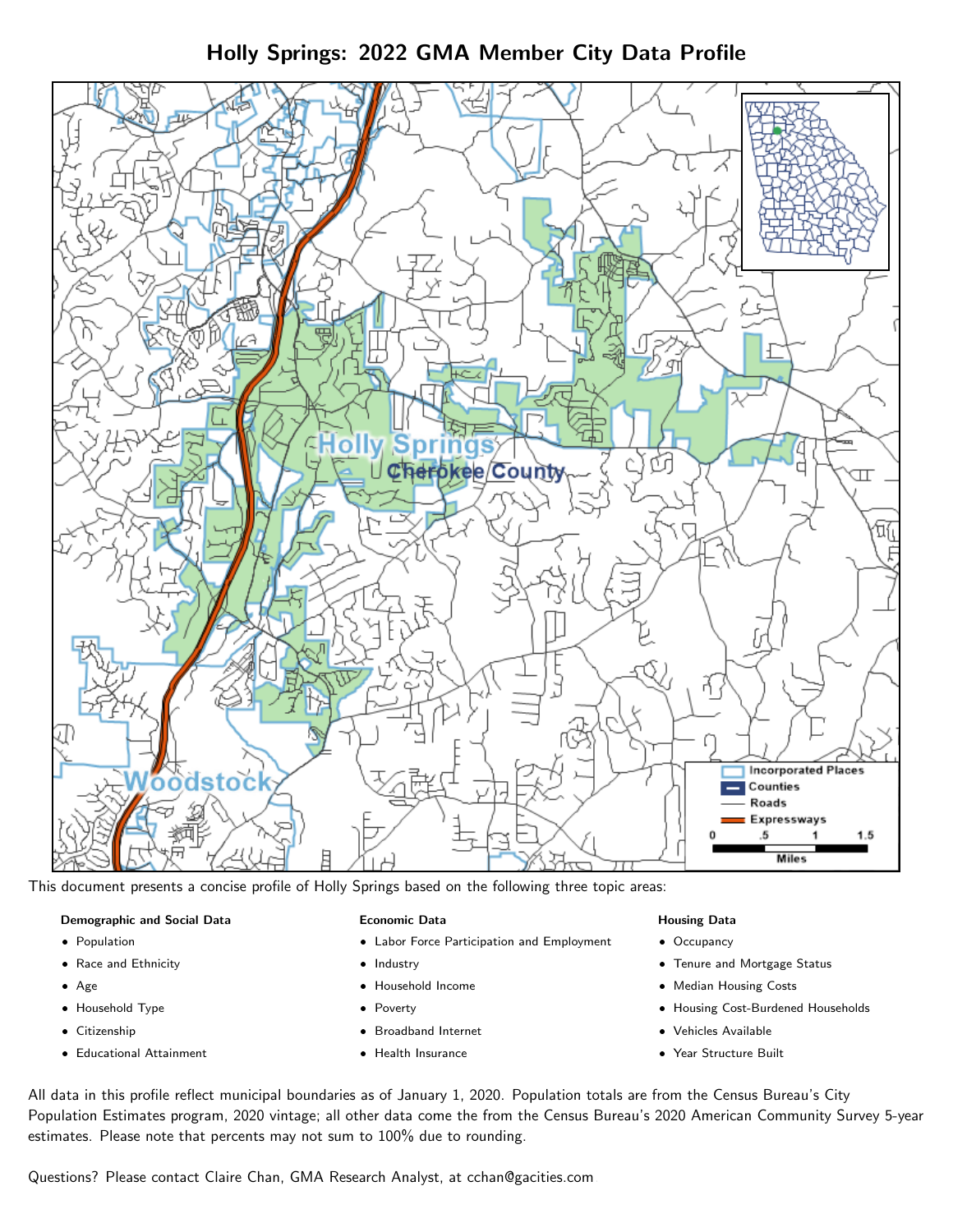# Holly Springs: Demographic and Social







**Citizenship** 



Source: American Community Survey, 2020 5-year estimates, table B05002 Source: American Community Survey, 2020 5-year estimates, table B15002

Race and Ethnicity



## Household Type



Source: American Community Survey, 2020 5-year estimates, table B01001 Source: American Community Survey, 2020 5-year estimates, table B11001

### Educational Attainment



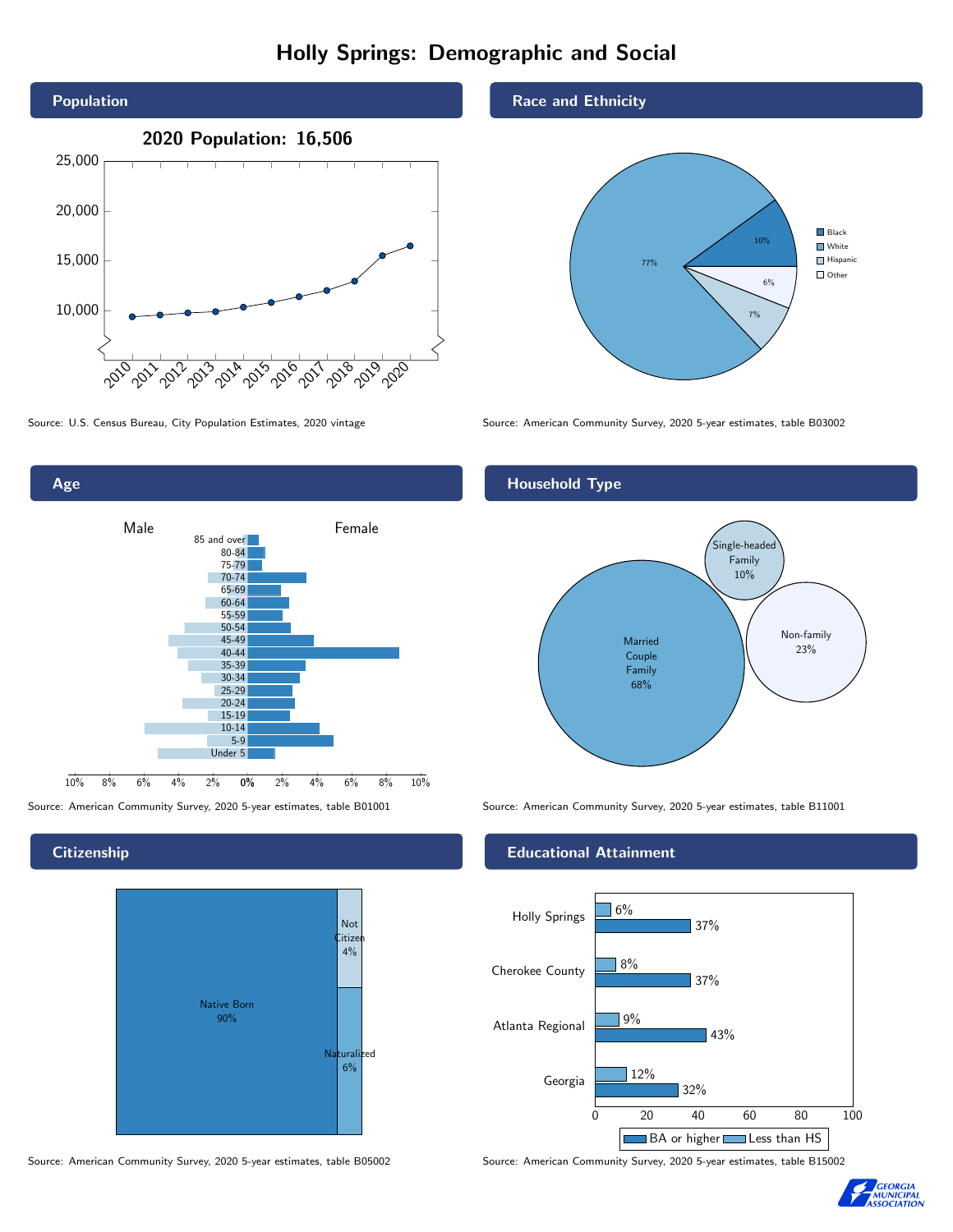# Holly Springs: Economic



Source: American Community Survey, 2020 5-year estimates, table B23001 Note: Unemployment rate is based upon the civilian labor force.



Source: American Community Survey, 2020 5-year estimates, tables B19013 and B19025 Source: American Community Survey, 2020 5-year estimates, table B17010



Source: American Community Survey, 2020 5-year estimates, table B28002 Source: American Community Survey, 2020 5-year estimates, table B18135

### Industry

| Agriculture, forestry, fishing and hunting, and mining      | $0\%$ |
|-------------------------------------------------------------|-------|
| Construction                                                | 9%    |
| Manufacturing                                               | 8%    |
| <b>Wholesale Trade</b>                                      | 2%    |
| Retail Trade                                                | 13%   |
| Transportation and warehousing, and utilities               | 8%    |
| Information                                                 | 3%    |
| Finance and insurance, real estate, rental, leasing         | 9%    |
| Professional, scientific, mgt, administrative, waste mgt    | 16%   |
| Educational services, and health care and social assistance | 19%   |
| Arts, entertainment, recreation, accommodation, food        | 7%    |
| service                                                     |       |
| Other services, except public administration                | 6%    |
| Public administration                                       | $1\%$ |

Source: American Community Survey, 2020 5-year estimates, table C24030

#### **Poverty**



#### Health Insurance